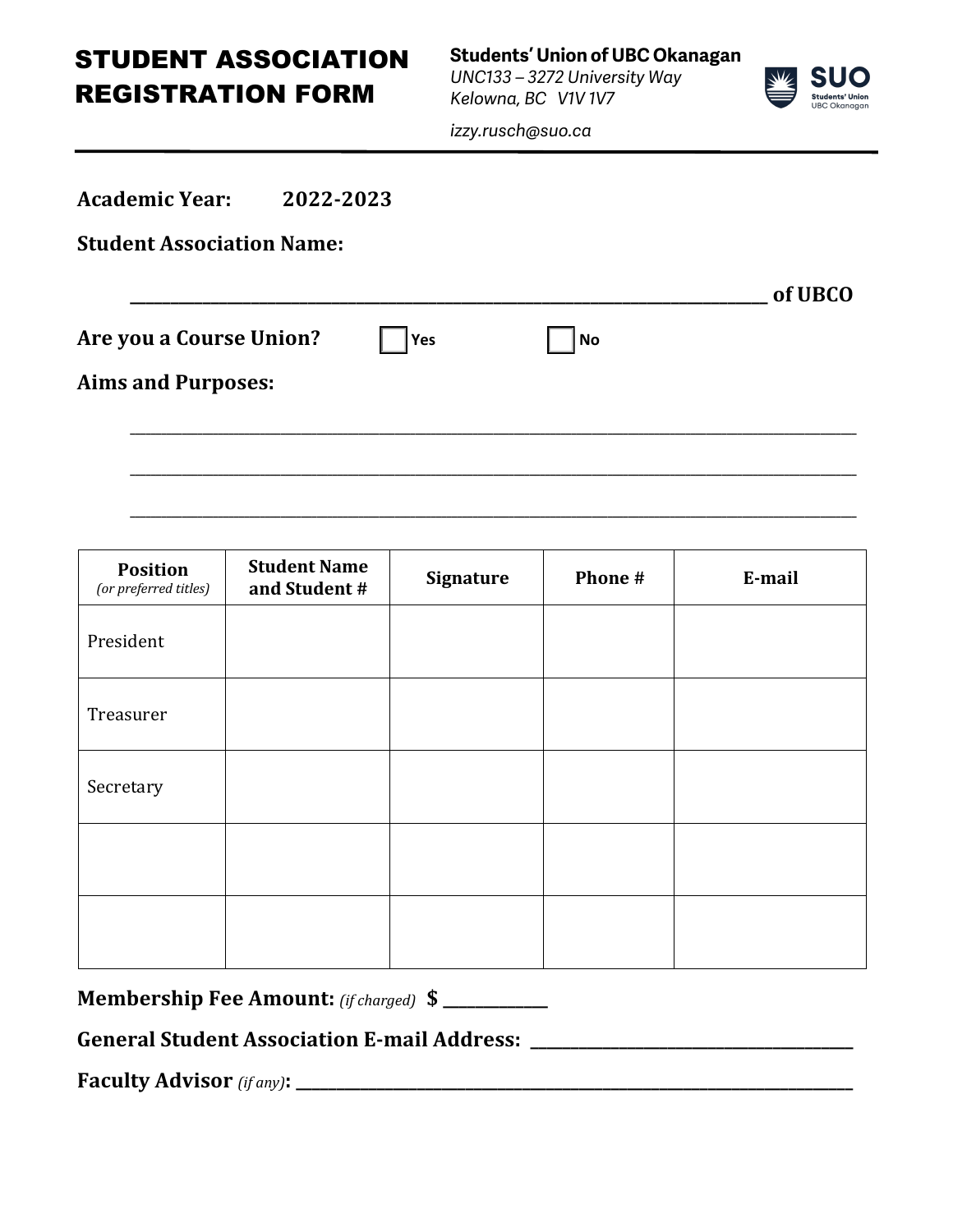

# **Agreement**

**Please read the** *Student Associations Regulation* **carefully.** These are the regulations by which you will govern your Student Association. *If you are a Course Union*, submit a constitution and/or by-laws with this form.

#### Registrations are accepted in September/October and January/February only.

**One member of your Student Association must be present at the Orientation Day held at the** beginning of the academic year.

### **Student Association Signing Authorities**

*Your signing authorities are the executive members of your Student Association who oversee and approve the spending of Student Association funds. You are required to list no more/less than three signing authorities who are also executive members, including the President and Treasurer of your Student Association.*

*The Students' Union will confirm that the signatures below match on every cheque requisition form submitted.*

*If you need to change the Signing Authorities, please e-mail izzy.rusch@suo.ca and let her know who will be removed and who will be replacing them. Only the new signatory will need to come to the Students' Union office to sign a form.*

| Signing Authority Name*           | <b>Full Signature</b>                      |  |  |
|-----------------------------------|--------------------------------------------|--|--|
| (Please Print)                    | In Blue ink, no initials or computer fonts |  |  |
|                                   |                                            |  |  |
|                                   |                                            |  |  |
| Second Signing Authority Name*    | <b>Full Signature</b>                      |  |  |
| (Please Print)                    | In Blue ink, no initials or computer fonts |  |  |
|                                   |                                            |  |  |
|                                   |                                            |  |  |
| Alternate Signing Authority Name* | <b>Full Signature</b>                      |  |  |
| (Please Print)                    | In Blue ink, no initials or computer fonts |  |  |